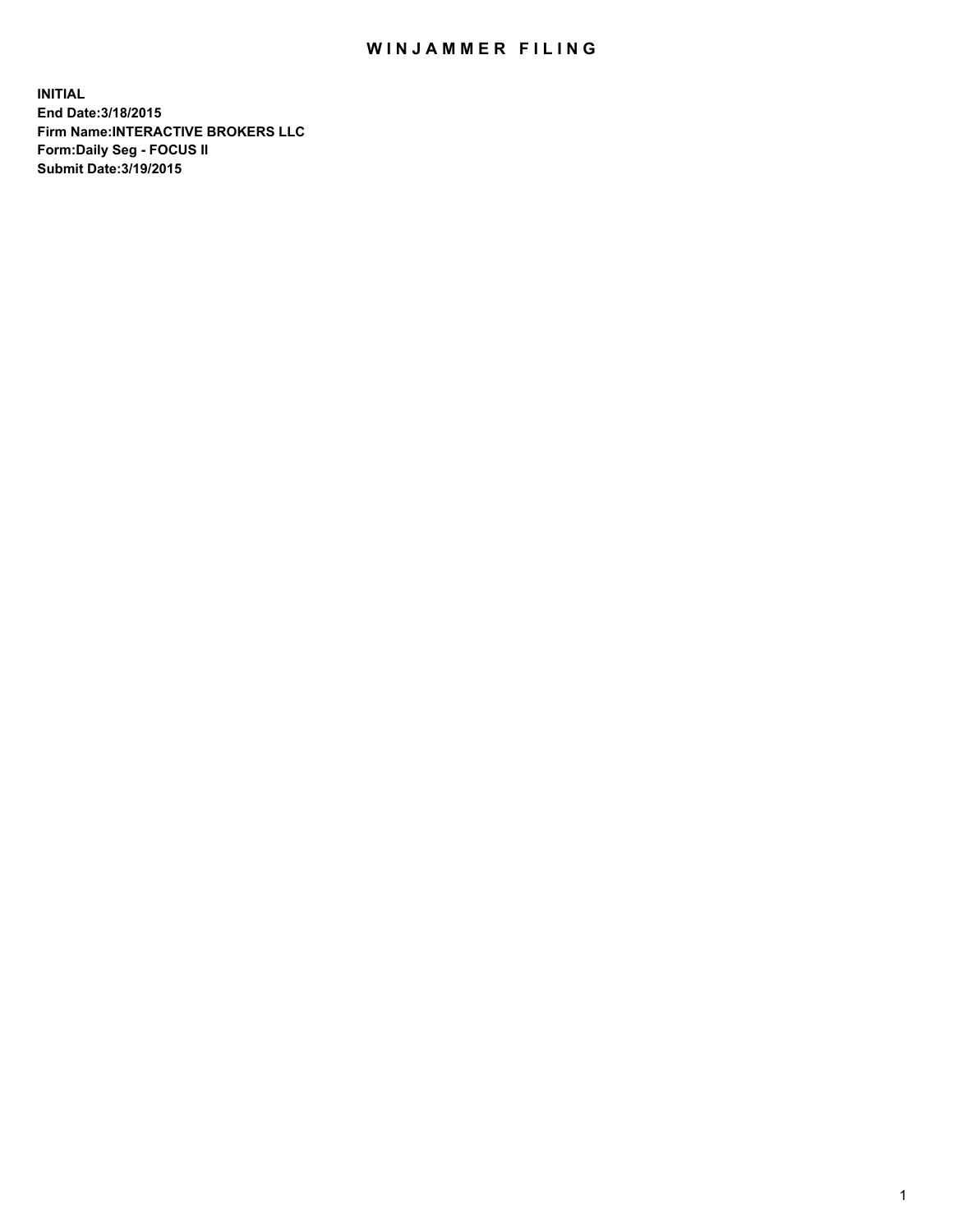## **INITIAL End Date:3/18/2015 Firm Name:INTERACTIVE BROKERS LLC Form:Daily Seg - FOCUS II Submit Date:3/19/2015 Daily Segregation - Cover Page**

| Name of Company<br><b>Contact Name</b><br><b>Contact Phone Number</b><br><b>Contact Email Address</b>    | <b>INTERACTIVE BROKERS LLC</b><br><b>Michael Ellman</b><br>203-422-8926<br>mellman@interactivebrokers.co<br>$m$ |
|----------------------------------------------------------------------------------------------------------|-----------------------------------------------------------------------------------------------------------------|
| FCM's Customer Segregated Funds Residual Interest Target (choose one):<br>a. Minimum dollar amount: ; or | $\overline{\mathbf{0}}$                                                                                         |
| b. Minimum percentage of customer segregated funds required:% ; or                                       | 0                                                                                                               |
| c. Dollar amount range between: and; or                                                                  | 155,000,000 245,000,000                                                                                         |
| d. Percentage range of customer segregated funds required between:% and%.                                | 0 <sub>0</sub>                                                                                                  |
| FCM's Customer Secured Amount Funds Residual Interest Target (choose one):                               |                                                                                                                 |
| a. Minimum dollar amount: ; or                                                                           | $\overline{\mathbf{0}}$                                                                                         |
| b. Minimum percentage of customer secured funds required:% ; or                                          | 0                                                                                                               |
| c. Dollar amount range between: and; or                                                                  | 80,000,000 120,000,000                                                                                          |
| d. Percentage range of customer secured funds required between:% and%.                                   | 0 <sub>0</sub>                                                                                                  |
| FCM's Cleared Swaps Customer Collateral Residual Interest Target (choose one):                           |                                                                                                                 |
| a. Minimum dollar amount: ; or                                                                           | $\overline{\mathbf{0}}$                                                                                         |
| b. Minimum percentage of cleared swaps customer collateral required:% ; or                               | $\overline{\mathbf{0}}$                                                                                         |
| c. Dollar amount range between: and; or                                                                  | 0 <sub>0</sub>                                                                                                  |
| d. Percentage range of cleared swaps customer collateral required between:% and%.                        | 0 <sub>0</sub>                                                                                                  |
| Current ANC:on                                                                                           | 2,450,559,395 18-MAR-2015                                                                                       |
| <b>Broker Dealer Minimum</b>                                                                             | 264,205,336                                                                                                     |
| Debit/Deficit - CustomersCurrent AmountGross Amount                                                      |                                                                                                                 |
| Domestic Debit/Deficit                                                                                   | 3,815,299                                                                                                       |
| Foreign Debit/Deficit                                                                                    | 3,654,999 0                                                                                                     |
| Debit/Deficit - Non CustomersCurrent AmountGross Amount                                                  |                                                                                                                 |
| Domestic Debit/Deficit<br>Foreign Debit/Deficit                                                          | 0 <sub>0</sub>                                                                                                  |
| Proprietary Profit/Loss                                                                                  | 0 <sub>0</sub>                                                                                                  |
| Domestic Profit/Loss                                                                                     |                                                                                                                 |
| Foreign Profit/Loss                                                                                      | $\overline{\mathbf{0}}$<br>$\underline{\mathbf{0}}$                                                             |
| Proprietary Open Trade Equity                                                                            |                                                                                                                 |
| Domestic OTE                                                                                             | <u>0</u>                                                                                                        |
| Foreign OTE                                                                                              | <u>0</u>                                                                                                        |
| <b>SPAN</b>                                                                                              |                                                                                                                 |
| <b>Customer SPAN Calculation</b>                                                                         | 1,263,848,535                                                                                                   |
| Non-Customer SPAN Calcualation                                                                           | 25,603,806                                                                                                      |
| Proprietary Capital Charges                                                                              | <u>0</u>                                                                                                        |
| Minimum Dollar Amount Requirement                                                                        | 20,000,000 [7465]                                                                                               |
| Other NFA Dollar Amount Requirement                                                                      | 22,109,019 [7475]                                                                                               |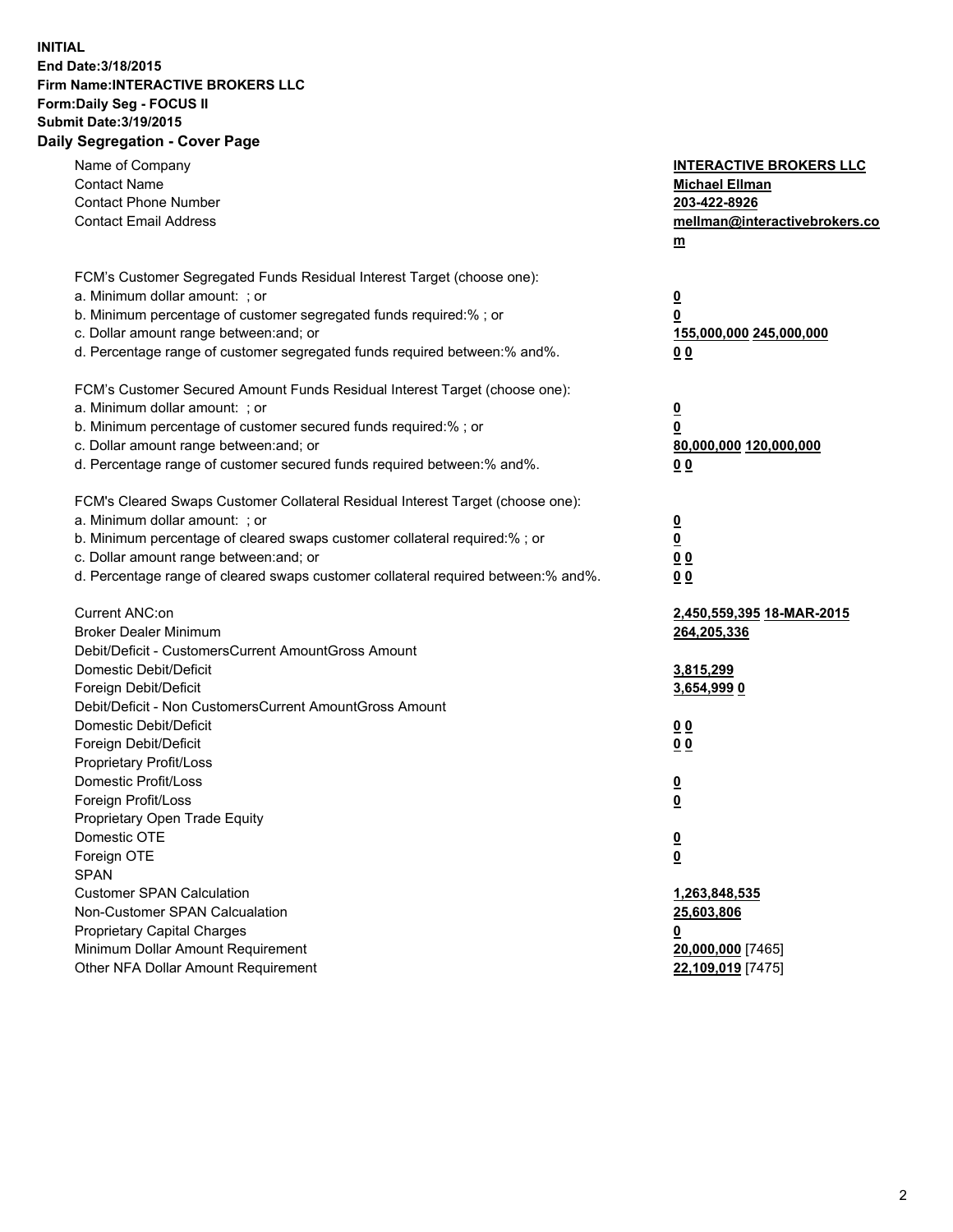## **INITIAL End Date:3/18/2015 Firm Name:INTERACTIVE BROKERS LLC Form:Daily Seg - FOCUS II Submit Date:3/19/2015 Daily Segregation - Secured Amounts**

|     | Foreign Futures and Foreign Options Secured Amounts                                         |                                    |
|-----|---------------------------------------------------------------------------------------------|------------------------------------|
|     | Amount required to be set aside pursuant to law, rule or regulation of a foreign            | $0$ [7305]                         |
|     | government or a rule of a self-regulatory organization authorized thereunder                |                                    |
| 1.  | Net ledger balance - Foreign Futures and Foreign Option Trading - All Customers             |                                    |
|     | A. Cash                                                                                     | 412,067,780 [7315]                 |
|     | B. Securities (at market)                                                                   | $0$ [7317]                         |
| 2.  | Net unrealized profit (loss) in open futures contracts traded on a foreign board of trade   | 10,787,549 [7325]                  |
| 3.  | Exchange traded options                                                                     |                                    |
|     | a. Market value of open option contracts purchased on a foreign board of trade              | 200,507 [7335]                     |
|     | b. Market value of open contracts granted (sold) on a foreign board of trade                | -105,791 [7337]                    |
| 4.  | Net equity (deficit) (add lines 1. 2. and 3.)                                               | 422,950,045 [7345]                 |
| 5.  | Account liquidating to a deficit and account with a debit balances - gross amount           | 3,654,999 [7351]                   |
|     | Less: amount offset by customer owned securities                                            | 0 [7352] 3,654,999 [7354]          |
| 6.  | Amount required to be set aside as the secured amount - Net Liquidating Equity              | 426,605,044 [7355]                 |
|     | Method (add lines 4 and 5)                                                                  |                                    |
| 7.  | Greater of amount required to be set aside pursuant to foreign jurisdiction (above) or line | 426,605,044 [7360]                 |
|     | 6.                                                                                          |                                    |
|     | FUNDS DEPOSITED IN SEPARATE REGULATION 30.7 ACCOUNTS                                        |                                    |
| 1.  | Cash in banks                                                                               |                                    |
|     | A. Banks located in the United States                                                       | 46,480,771 [7500]                  |
|     | B. Other banks qualified under Regulation 30.7                                              | 0 [7520] 46,480,771 [7530]         |
| 2.  | Securities                                                                                  |                                    |
|     | A. In safekeeping with banks located in the United States                                   | 328,819,362 [7540]                 |
|     | B. In safekeeping with other banks qualified under Regulation 30.7                          | 0 [7560] 328,819,362 [7570]        |
| 3.  | Equities with registered futures commission merchants                                       |                                    |
|     | A. Cash                                                                                     |                                    |
|     | <b>B.</b> Securities                                                                        | $0$ [7580]                         |
|     |                                                                                             | $0$ [7590]                         |
|     | C. Unrealized gain (loss) on open futures contracts<br>D. Value of long option contracts    | $0$ [7600]                         |
|     |                                                                                             | $0$ [7610]                         |
| 4.  | E. Value of short option contracts                                                          | 0 [7615] 0 [7620]                  |
|     | Amounts held by clearing organizations of foreign boards of trade<br>A. Cash                |                                    |
|     |                                                                                             | $0$ [7640]                         |
|     | <b>B.</b> Securities                                                                        | $0$ [7650]                         |
|     | C. Amount due to (from) clearing organization - daily variation                             | $0$ [7660]                         |
|     | D. Value of long option contracts                                                           | $0$ [7670]                         |
| 5.  | E. Value of short option contracts                                                          | 0 [7675] 0 [7680]                  |
|     | Amounts held by members of foreign boards of trade                                          |                                    |
|     | A. Cash                                                                                     | 132,826,251 [7700]                 |
|     | <b>B.</b> Securities                                                                        | $0$ [7710]                         |
|     | C. Unrealized gain (loss) on open futures contracts                                         | 16,451,720 [7720]                  |
|     | D. Value of long option contracts                                                           | 200,507 [7730]                     |
|     | E. Value of short option contracts                                                          | -105,791 [7735] 149,372,687 [7740] |
| 6.  | Amounts with other depositories designated by a foreign board of trade                      | $0$ [7760]                         |
| 7.  | Segregated funds on hand                                                                    | $0$ [7765]                         |
| 8.  | Total funds in separate section 30.7 accounts                                               | 524,672,820 [7770]                 |
| 9.  | Excess (deficiency) Set Aside for Secured Amount (subtract line 7 Secured Statement         | 98,067,776 [7380]                  |
|     | Page 1 from Line 8)                                                                         |                                    |
| 10. | Management Target Amount for Excess funds in separate section 30.7 accounts                 | 80,000,000 [7780]                  |
| 11. | Excess (deficiency) funds in separate 30.7 accounts over (under) Management Target          | 18,067,776 [7785]                  |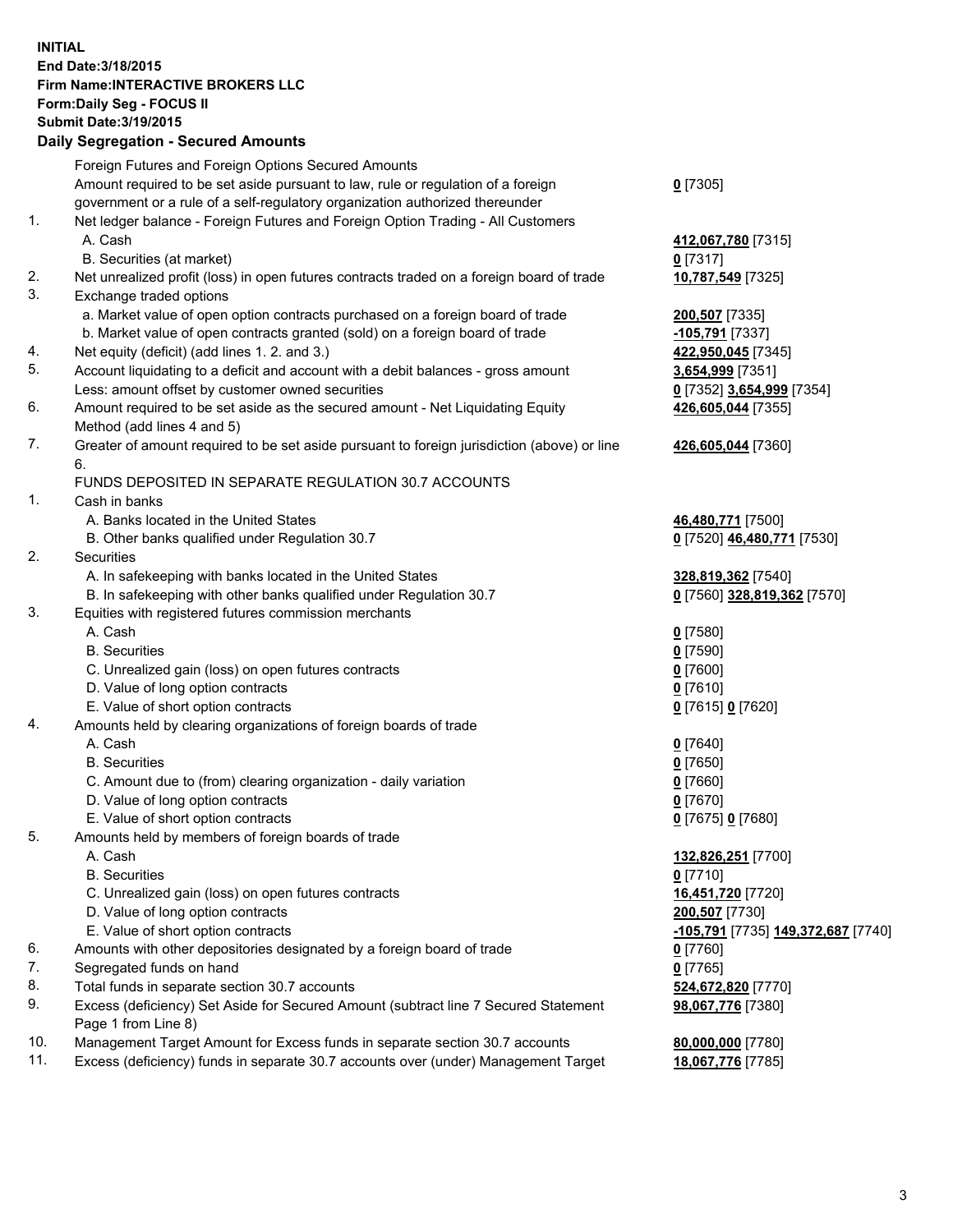**INITIAL End Date:3/18/2015 Firm Name:INTERACTIVE BROKERS LLC Form:Daily Seg - FOCUS II Submit Date:3/19/2015 Daily Segregation - Segregation Statement** SEGREGATION REQUIREMENTS(Section 4d(2) of the CEAct) 1. Net ledger balance A. Cash **2,684,715,207** [7010] B. Securities (at market) **0** [7020] 2. Net unrealized profit (loss) in open futures contracts traded on a contract market **-41,559,731** [7030] 3. Exchange traded options A. Add market value of open option contracts purchased on a contract market **113,665,372** [7032] B. Deduct market value of open option contracts granted (sold) on a contract market **-183,886,258** [7033] 4. Net equity (deficit) (add lines 1, 2 and 3) **2,572,934,590** [7040] 5. Accounts liquidating to a deficit and accounts with debit balances - gross amount **3,815,299** [7045] Less: amount offset by customer securities **0** [7047] **3,815,299** [7050] 6. Amount required to be segregated (add lines 4 and 5) **2,576,749,889** [7060] FUNDS IN SEGREGATED ACCOUNTS 7. Deposited in segregated funds bank accounts A. Cash **399,040,297** [7070] B. Securities representing investments of customers' funds (at market) **1,401,725,096** [7080] C. Securities held for particular customers or option customers in lieu of cash (at market) **0** [7090] 8. Margins on deposit with derivatives clearing organizations of contract markets A. Cash **18,246,025** [7100] B. Securities representing investments of customers' funds (at market) **111,141,274** [7110] C. Securities held for particular customers or option customers in lieu of cash (at market) **0** [7120] 9. Net settlement from (to) derivatives clearing organizations of contract markets **-8,615,111** [7130] 10. Exchange traded options A. Value of open long option contracts **2,810,137** [7132] B. Value of open short option contracts **-15,619,413** [7133] 11. Net equities with other FCMs A. Net liquidating equity **-104,608,533** [7140] B. Securities representing investments of customers' funds (at market) **978,249,998** [7160] C. Securities held for particular customers or option customers in lieu of cash (at market) **0** [7170] 12. Segregated funds on hand **0** [7150] 13. Total amount in segregation (add lines 7 through 12) **2,782,369,770** [7180] 14. Excess (deficiency) funds in segregation (subtract line 6 from line 13) **205,619,881** [7190] 15. Management Target Amount for Excess funds in segregation **155,000,000** [7194]

16. Excess (deficiency) funds in segregation over (under) Management Target Amount Excess

**50,619,881** [7198]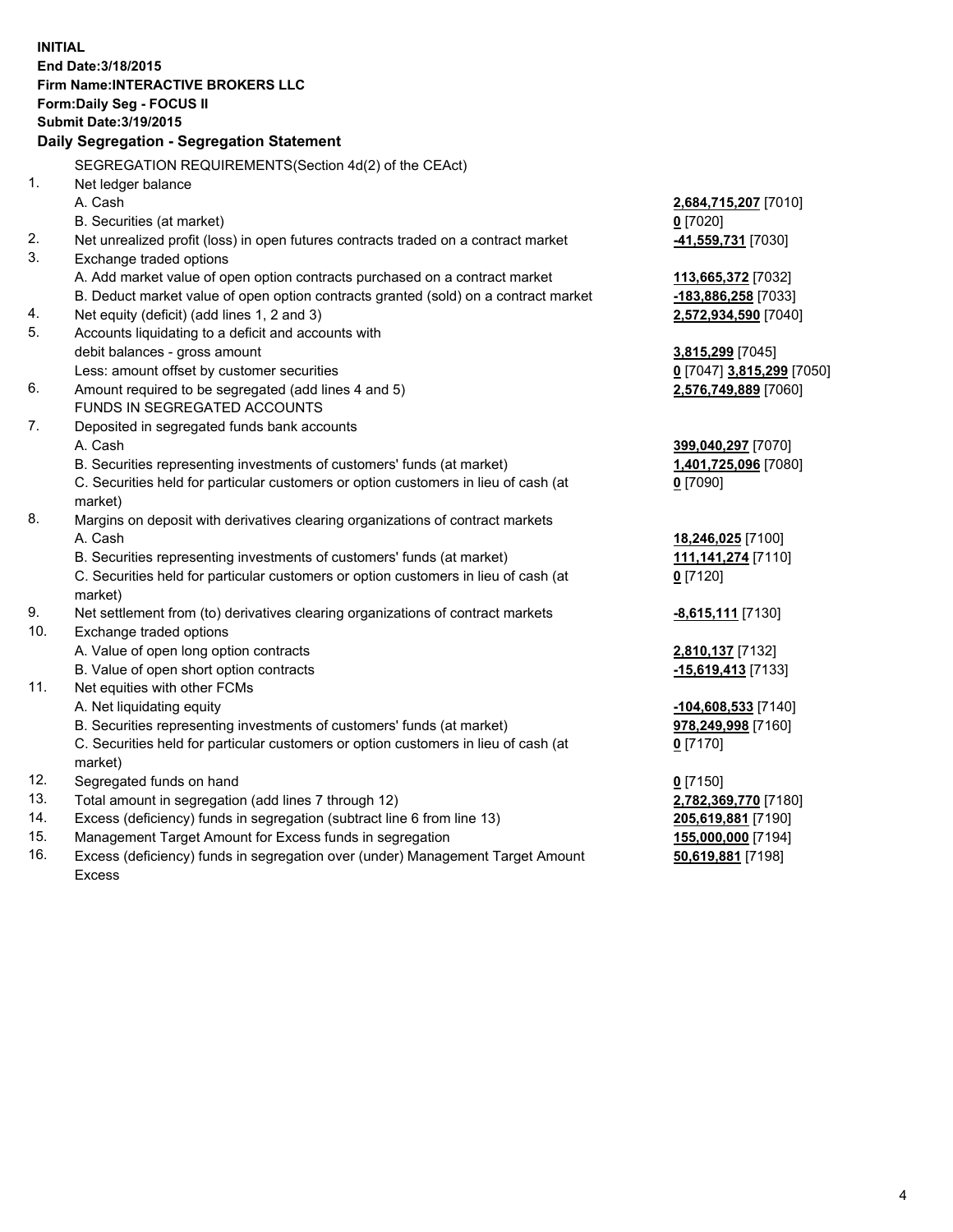## **INITIAL End Date:3/18/2015 Firm Name:INTERACTIVE BROKERS LLC Form:Daily Seg - FOCUS II Submit Date:3/19/2015 Daily Segregation - Supplemental**

| $\blacksquare$           | Total gross margin deficiencies - Segregated Funds Origin                              | 941,836 [9100] |
|--------------------------|----------------------------------------------------------------------------------------|----------------|
| $\blacksquare$           | Total gross margin deficiencies - Secured Funds Origin                                 | $0$ [9101]     |
| $\blacksquare$           | Total gross margin deficiencies - Cleared Swaps Customer Collateral Funds Origin       | $0$ [9102]     |
| $\blacksquare$           | Total gross margin deficiencies - Noncustomer and Proprietary Accounts Origin          | $0$ [9103]     |
| $\blacksquare$           | Total number of accounts contributing to total gross margin deficiencies - Segregated  | 9 [9104]       |
|                          | Funds Origin                                                                           |                |
| $\blacksquare$           | Total number of accounts contributing to total gross margin deficiencies - Secured     | $0$ [9105]     |
|                          | Funds Origin                                                                           |                |
| $\overline{\phantom{a}}$ | Total number of accounts contributing to the total gross margin deficiencies - Cleared | $0$ [9106]     |
|                          | Swaps Customer Collateral Funds Origin                                                 |                |
| -                        | Total number of accounts contributing to the total gross margin deficiencies -         | $0$ [9107]     |
|                          | Noncustomer and Proprietary Accounts Origin                                            |                |
| $\blacksquare$           | Upload a copy of the firm's daily margin report the FCM uses to issue margin calls     |                |
|                          | which corresponds with the reporting date.                                             |                |

03.18.2015 Commodity Margin Deficiency Report.xls